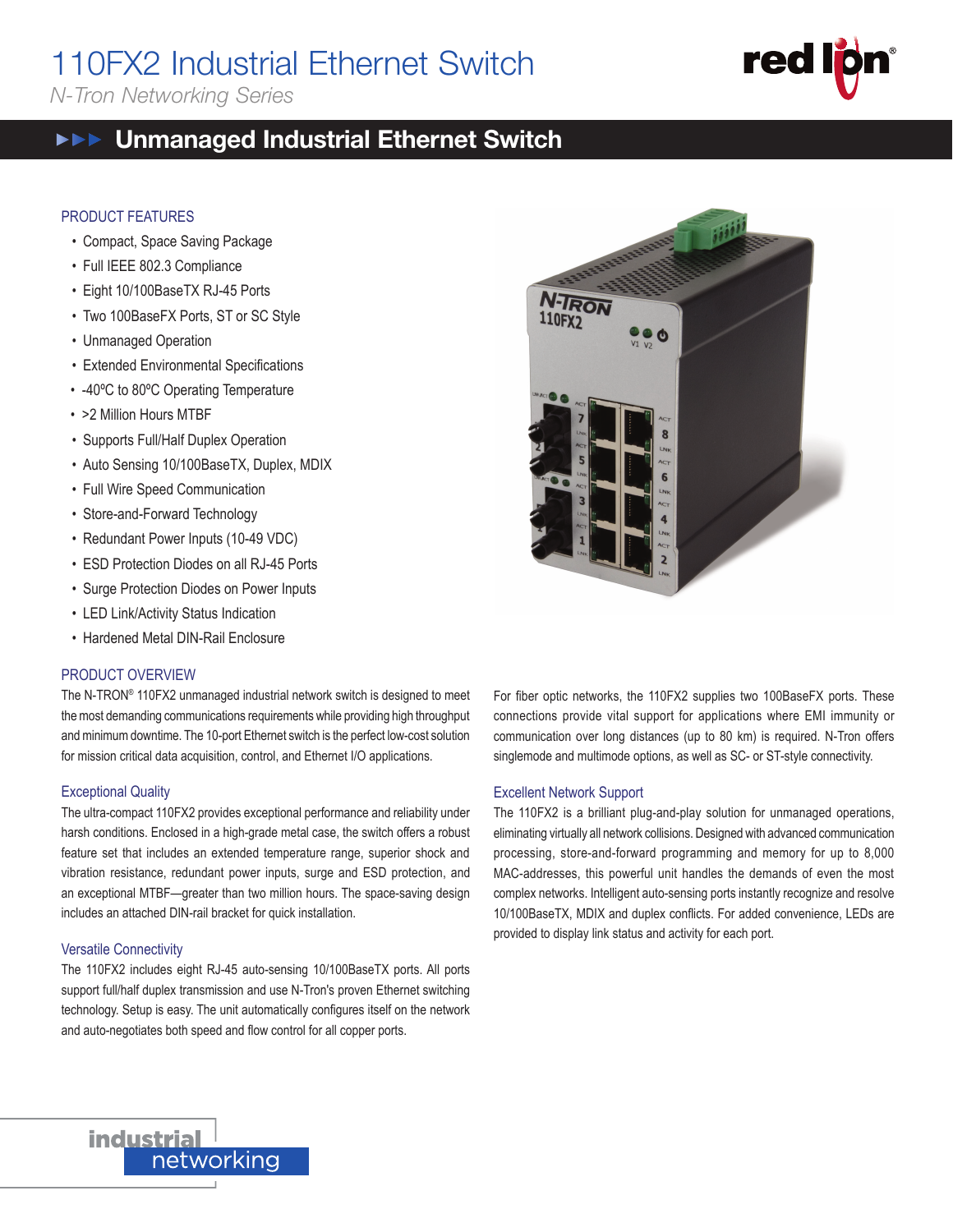# **Specifications**

#### Switch Properties

| Number of MAC Addresses: | 8000              |
|--------------------------|-------------------|
| Latency Typical:         | $2.6$ us          |
| Switching Method:        | Store-and-Forward |

## Case Dimensions

Width: 2.4" (6.1 cm) Depth: 4.6" (11.5 cm) Weight (max): 1.4 lbs (0.64 kg) DIN-Rail Mount: 35mm

Height: 4.3" (10.8 cm)

#### **Electrical**

Redundant Input Voltage: 10-49 VDC (Regulated) Input Current (max): 355mA max@24 VDC BTU/hr: 29.1@24 VDC

N-Tron Power Supply: NTPS-24-1.3 (1.3A@24V)

### **Environmental**

Operating Temperature: Storage Temperature: Operating Altitude: 0 to 10,000 ft.

C to  $80^{\circ}$ C C to  $85^{\circ}$ C Operating Humidity: 5% to 95% (Non Condensing)

## Shock and Vibration (bulkhead mounted)

Shock: 200g@10ms Vibration/Seismic: 50g, 5-200Hz, Triaxial

**Reliability** 

MTBF:  $>2$  Million Hours

Network Media 10BaseT: ≥Cat3 Cable 100BaseTX: ≥Cat5 Cable

**Connectors** 

10/100BaseTX: Eight (8) RJ-45 Copper Ports 100BaseFX: Two 100BaseFX Ports, ST or SC

## Recommended Wiring Clearance

Front: 4" (10.2 cm) Side: 1" (2.6 cm)

## Fiber Transceiver Characteristics

| <b>Fiber Length</b>       | $2km*$   | $15km**$     | $40$ km <sup>**</sup> | $80 km**$ |
|---------------------------|----------|--------------|-----------------------|-----------|
| <b>TX Power Min</b>       | $-19dBm$ | $-15$ d $Bm$ | -5dBm                 | -5dBm     |
| <b>RX Sensitivity Max</b> | $-31dBm$ | $-31dBm$     | $-34dBm$              | $-34dBm$  |
| Wavelength                | 1310nm   | 1310nm       | 1310nm                | 1550nm    |
|                           |          |              |                       |           |

\* Multimode Fiber Optic Cable \*\* Singlemode Fiber Optic Cable

110FX2

### Regulatory Approvals

• FCC: Title 47, Part 15, Subpart B, Class A; ANSI C63.4; ICES-003

- UL /cUL: Class I, Div 2, Groups A, B, C, D and T4
- CE: IEC 61000-4-2/3/4/5/6/8/11, EN 61000-6-2/4
- Other: ABS Type Approval for Shipboard Applications; GOST-R certified; RoHS compliant

Further information regarding this product's regulatory conformity can be found on the N-Tron website at www.n-tron.com/regulator